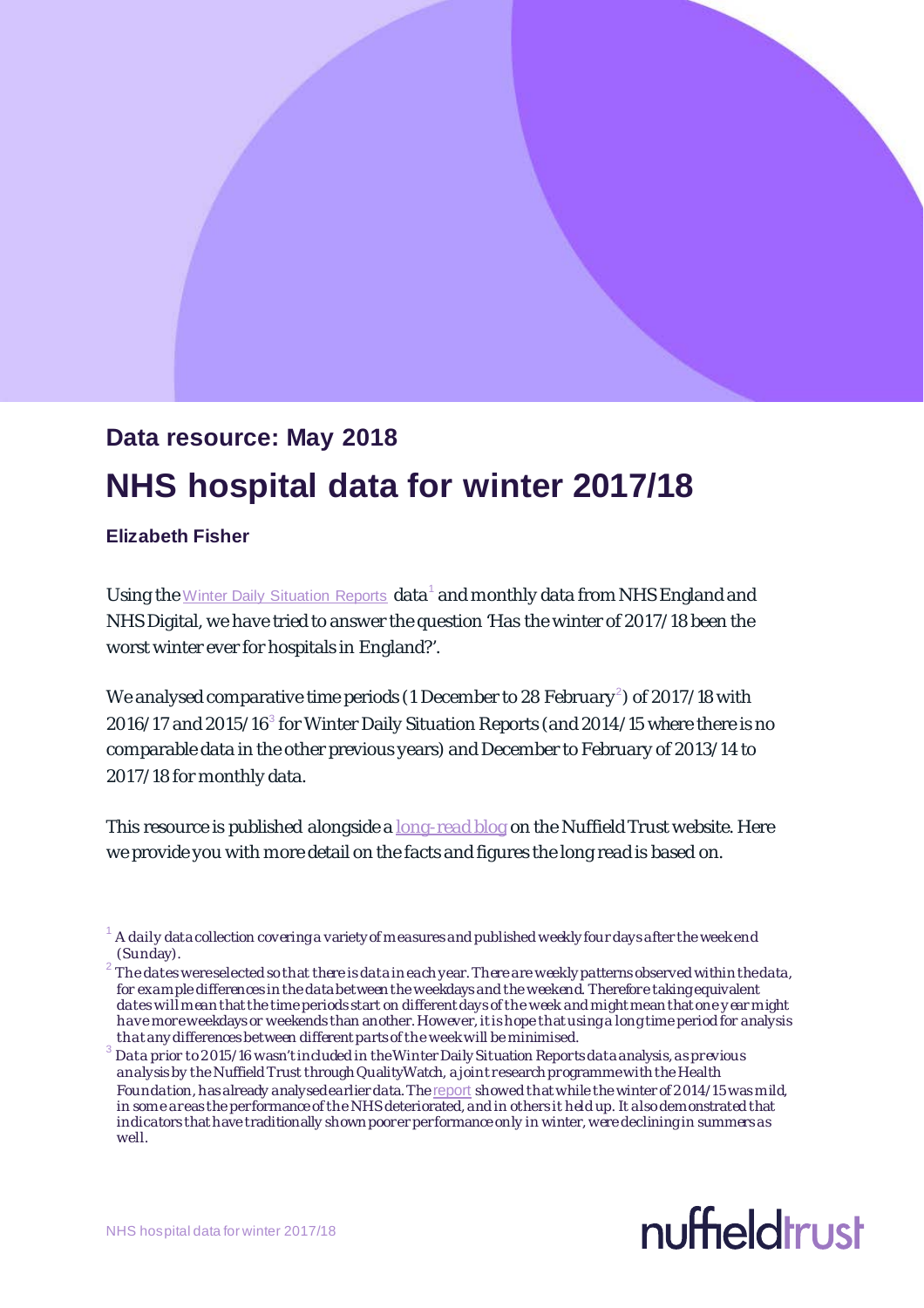## **Demand for emergency care**

## **Patients arriving by ambulances**

**Table 1: Number of ambulances at A&E departments***[4](#page-1-0)* **arriving during winter months from 2015/16 to 2017/18**

| <b>Time period</b>    | Number of<br>ambulances |
|-----------------------|-------------------------|
| <b>Winter 2015/16</b> | 1,225,133               |
| <b>Winter 2016/17</b> | 1,244,328               |
| <b>Winter 2017/18</b> | 1,215,828               |
|                       |                         |

Source: NHS England, [Ambulance Quality Indicators](https://www.england.nhs.uk/statistics/statistical-work-areas/ambulance-quality-indicators/)

## **People attending A&E departments**



**Figure 1: Total number of A&E attendances during winter months from 2013/14 to 2017/18***[5](#page-1-1)*

Source: NHS England, [A&E Attendances and Emergency Admissions](https://www.england.nhs.uk/statistics/statistical-work-areas/ae-waiting-times-and-activity/)

<span id="page-1-0"></span>Defined as type 1 and 2 in the data set. For definitions of different types of A&E departments see the supporting information at NHS Digital's <u>report</u> into 2016/17 Hospital accident and emergency activity.

<span id="page-1-1"></span>Please note that 2015/16 was a leap year which means one additional day where A&E attendances would be included compared to previous years. Data for 2015/16 in figure 1 was adjusted to reflect this and make it comparable to other years and so is not the total number of A&E attendances for that time period.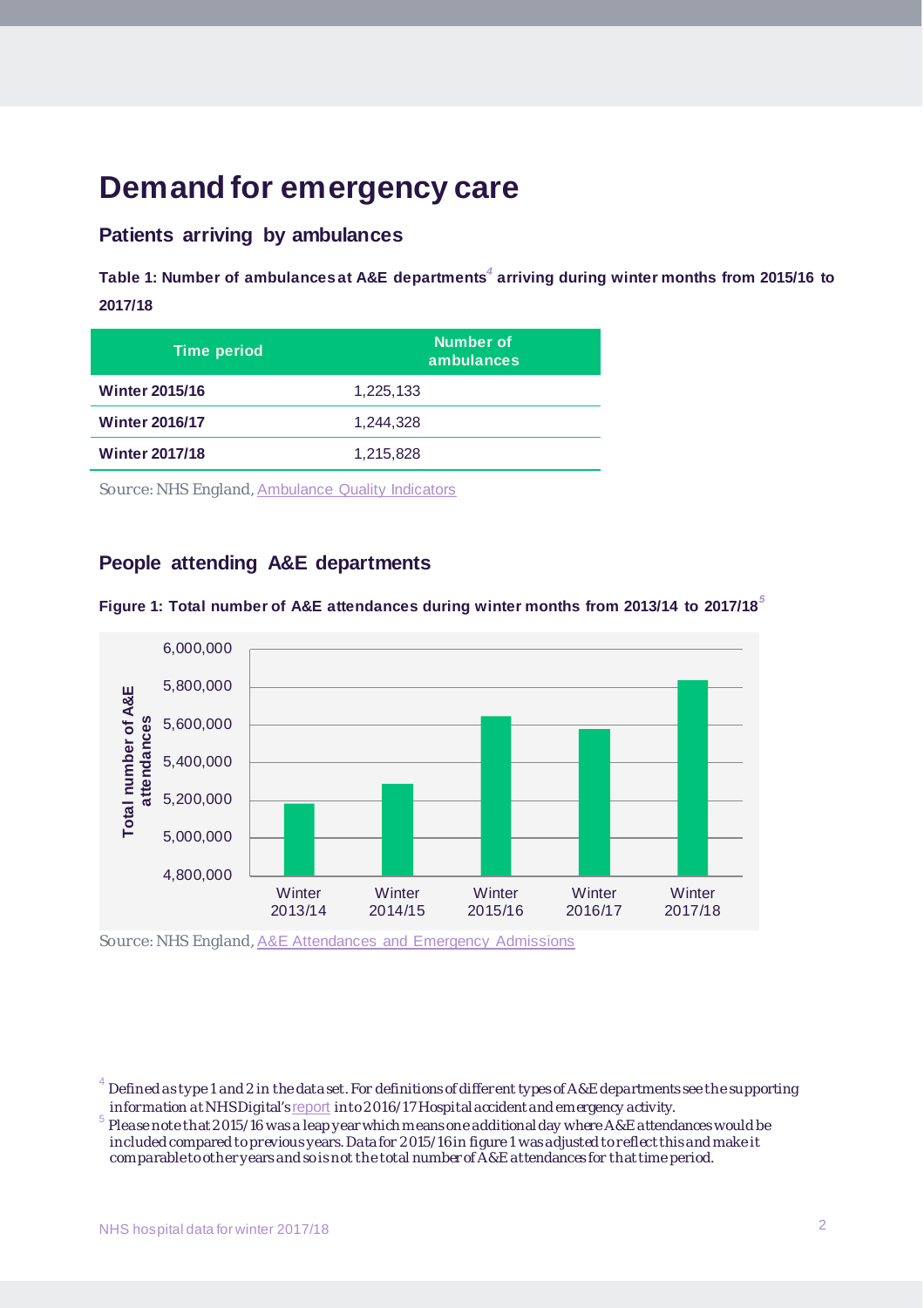| Table 2: Differences between years in the number of A&E attendances during winter months |
|------------------------------------------------------------------------------------------|
|------------------------------------------------------------------------------------------|

| Comparison         | <b>Absolute</b><br>change | <b>Percentage</b><br>change |  |
|--------------------|---------------------------|-----------------------------|--|
| 2013/14 to 2017/18 | $+653,298$                | $+13%$                      |  |
| 2016/17 to 2017/18 | $+361,222$                | $+5%$                       |  |

Source: NHS England, [A&E Attendances and Emergency Admissions](https://www.england.nhs.uk/statistics/statistical-work-areas/ae-waiting-times-and-activity/)

## **Patients in hospital**

#### **Table 3: Levels of activity***[6](#page-2-0)* **at hospitals during winter months from 2013/14 to 2017/18***[7](#page-2-1)*

|                   | <b>Emergency</b><br>admissions | <b>Emergency</b><br>admissions<br>via A&E | <b>Total</b><br>number of<br>non-<br>elective<br>G&A<br>admissions<br>(FFCEs) | <b>Total</b><br>number of<br>elective<br><b>G&amp;A</b> total<br>admissions<br>(FFCEs) | Non-<br>elective<br>and<br>elective<br>G&A<br>admissions<br>(FFCEs) | <b>Total</b><br>number of<br>ordinary<br>episodes<br>(FCEs) |
|-------------------|--------------------------------|-------------------------------------------|-------------------------------------------------------------------------------|----------------------------------------------------------------------------------------|---------------------------------------------------------------------|-------------------------------------------------------------|
| Winter<br>2013/14 | 1,340,293                      | 976,017                                   | 1,422,636                                                                     | 1,920,540                                                                              | 3,343,176                                                           | 2,964,500                                                   |
| Winter<br>2014/15 | 1,372,396                      | 1,008,322                                 | 1,423,631                                                                     | 1,949,981                                                                              | 3,373,612                                                           | 3,006,240                                                   |
| Winter<br>2015/16 | 31,950                         | 984                                       | 29,117                                                                        | 41,281                                                                                 | 70,399                                                              | 30,102                                                      |
| Winter<br>2016/17 | 1,437,876                      | 1,060,149                                 | 1,493,059                                                                     | 2,017,923                                                                              | 3,510,982                                                           | 3,098,809                                                   |
| Winter<br>2017/18 | 1,522,855                      | 1,134,664                                 | 1,596,528                                                                     | 1,989,337                                                                              | 3,585,865                                                           | 3,159,326                                                   |

Sources: NHS England, [A&E Attendances and Emergency Admissions](https://www.england.nhs.uk/statistics/statistical-work-areas/ae-waiting-times-and-activity/), NHS England, [Monthly Hospital](https://www.england.nhs.uk/statistics/statistical-work-areas/hospital-activity/monthly-hospital-activity/mar-data/)  [Activity Data](https://www.england.nhs.uk/statistics/statistical-work-areas/hospital-activity/monthly-hospital-activity/mar-data/), NHS Digital, [Provisional Monthly Hospital Episode Statistics for Admitted Patient Care](https://www.digital.nhs.uk/catalogue/PUB30242)

<span id="page-2-0"></span> $^6$  Definition of the measures of the levels of activity for patients in hospital:

- 1. Non-elective G&Aadmissions -where a first finished consultant episode (FFCEs) from an ordinary (i.e. where there is an expectation that the patient will stay ov ernight) general and acute (G&A) admission is recorded as either an emergency admission, maternity admission or other admission (codes 21-83).
- 2. Elective G&A admissions -FFCEs for G&A ordinary and day case elective admissions, which includes admissions from the waiting list, those that are booked and those that are planned.
- 3. Number of ordinary episodes -all Finished Consultant Episodes (FCEs) (i.e. each individual episode of consultant led care through out a patients spell in hospital) when it was an ordinary admissions. <sup>7</sup> 2015/16 data has been adjusted for leap year.

<span id="page-2-1"></span>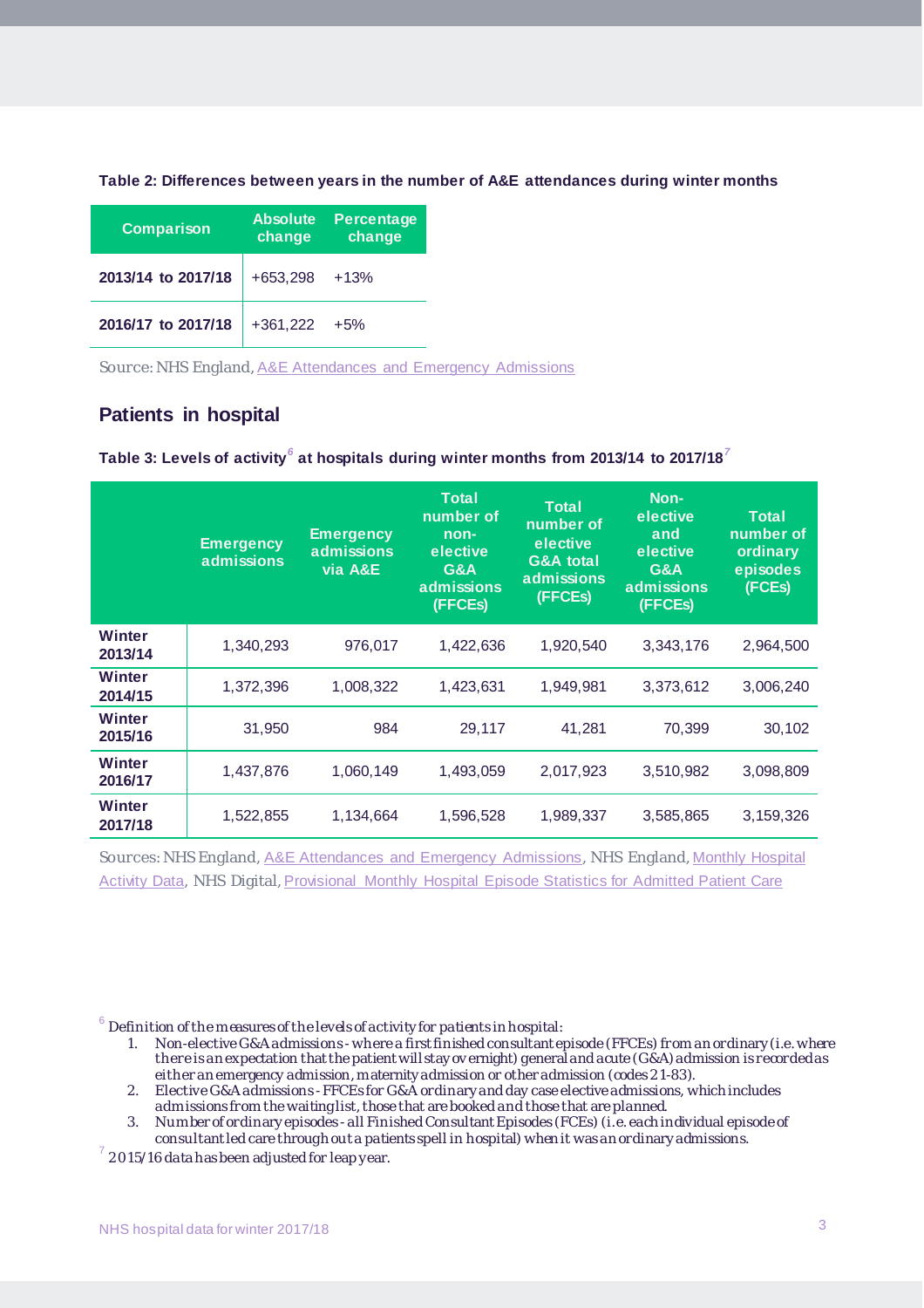

**Figure 2: Percentage change in the levels of activity at hospital during winter months from 2013/14 to 2017/18***[8](#page-3-0)*

Sources: NHS England, [A&E Attendances and Emergency Admissions](https://www.england.nhs.uk/statistics/statistical-work-areas/ae-waiting-times-and-activity/), NHS England, [Monthly Hospital](https://www.england.nhs.uk/statistics/statistical-work-areas/hospital-activity/monthly-hospital-activity/mar-data/)  [Activity Data](https://www.england.nhs.uk/statistics/statistical-work-areas/hospital-activity/monthly-hospital-activity/mar-data/), NHS Digital, [Provisional Monthly Hospital Episode Statistics for Admitted Patient Care](https://www.digital.nhs.uk/catalogue/PUB30242)

<span id="page-3-0"></span> $8\,$  2015/16 data has been adjusted for leap year.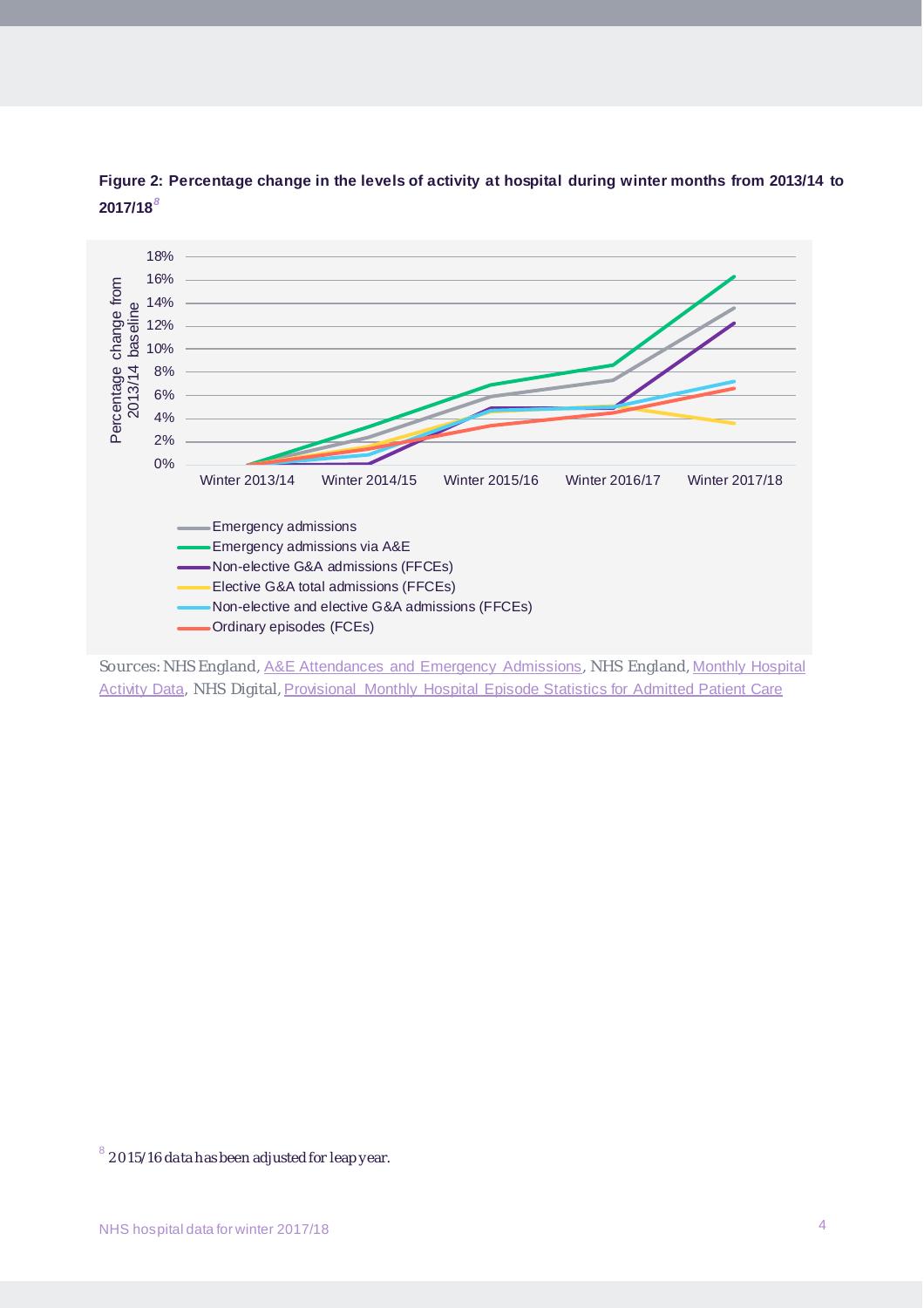# **Bed capacity within the NHS**

**Table 4: Number of beds open, occupied and occupancy rate during winter months from 2015/16 to 2017/18**

| <b>Time period</b>    | Daily average<br>number<br>of total<br>(core and<br>escalation)<br>beds open | Daily average<br>number of<br>total beds<br>occupied | Daily average<br>occupancy rate |
|-----------------------|------------------------------------------------------------------------------|------------------------------------------------------|---------------------------------|
| <b>Winter 2015/16</b> | 99,813                                                                       | 94.544                                               | 94.7%                           |
| <b>Winter 2016/17</b> | 98,284                                                                       | 92,291                                               | 93.8%                           |
| <b>Winter 2017/18</b> | 97,535                                                                       | 92,061                                               | 94.4%                           |

Source: NHS England, [Winter Daily Situation Reports](https://www.england.nhs.uk/statistics/statistical-work-areas/winter-daily-sitreps/)

#### **Table 5: Number of beds unavailable due to D&V/norovirus like symptoms**

| <b>Time period</b>    | Number of beds<br>closed |  |
|-----------------------|--------------------------|--|
| <b>Winter 2015/16</b> | 34.520                   |  |
| <b>Winter 2016/17</b> | 63.491                   |  |
| <b>Winter 2017/18</b> | 74.031                   |  |

Source: NHS England, [Winter Daily Situation Reports](https://www.england.nhs.uk/statistics/statistical-work-areas/winter-daily-sitreps/)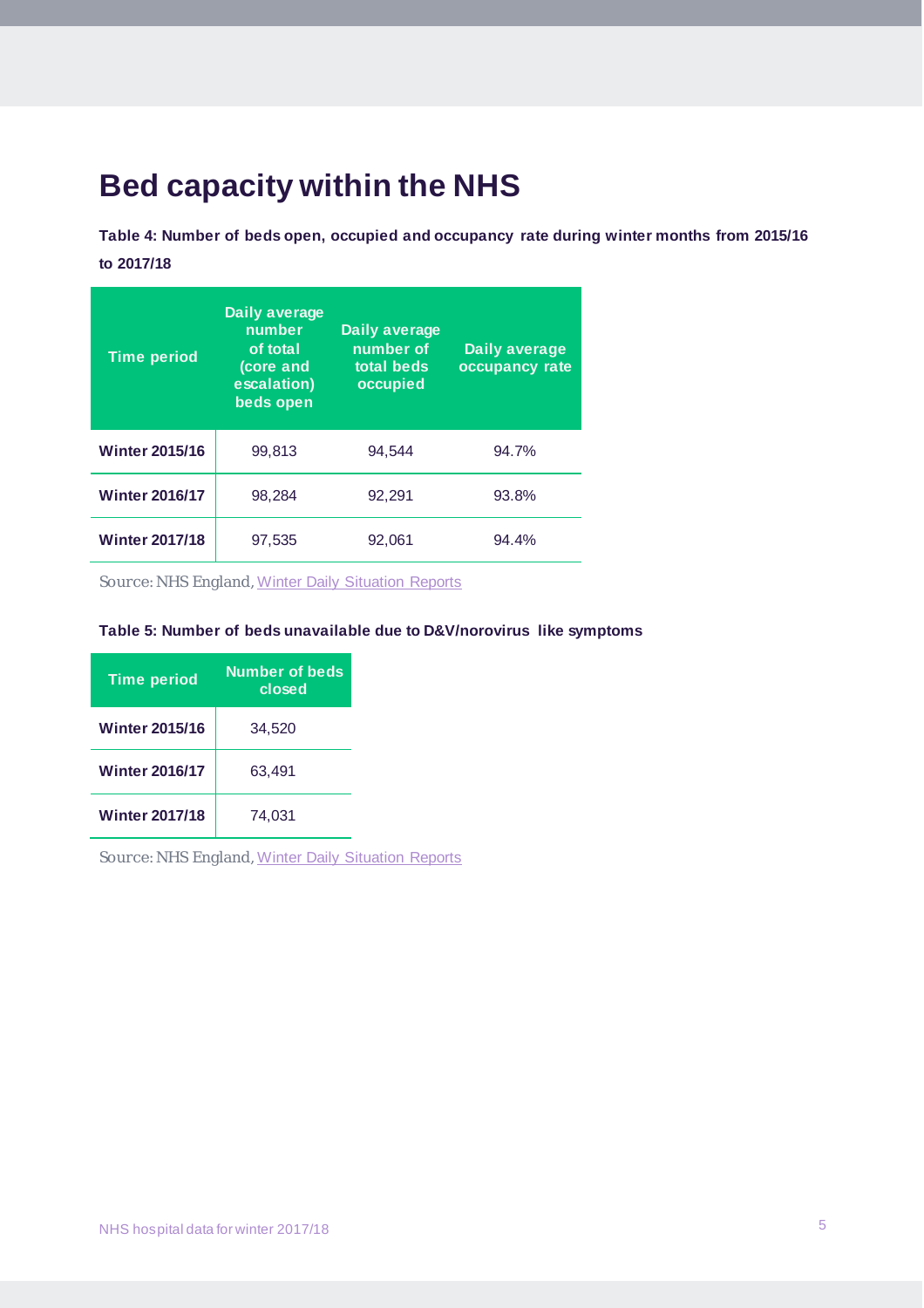## **Waiting times for emergency care**

**Figure 3: Average number of ambulance handovers delayed by more than 30 minutes per day between 1st December (week 1) and 28th of February (week 13) in 2014/15 and 2017/18***[9](#page-5-0)*



Source: NHS England, [Winter Daily Situation Reports](https://www.england.nhs.uk/statistics/statistical-work-areas/winter-daily-sitreps/)

<span id="page-5-0"></span> $^9$  This data wasn't collected in 2016/17 or 2015/16.

In 2014/15 the data for the 27<sup>th</sup> and 28<sup>th</sup> of February and 1<sup>st</sup> of March were combined into a total number of ambulances delayed by 30 minutes or moreov er that time period. Therefore to make 2014/15 data relate just up to the 28<sup>th</sup> of February, and therefore comparable with the 2017/18 data, the daily average for the 27<sup>th</sup> of February to the 1<sup>st</sup> of March was calculated. This average was then used for the values of the 27<sup>th</sup> and 28<sup>th</sup> of February when calculating the total between the 1<sup>st</sup> of December 2014 and the 28<sup>th</sup> of February 2015.

Weeks four and five were analysed together as in 2014/15 several days ov er these two weeks were reported on collectively. Week 13 for both time periods only had 6 days. The first day of each week was different between the two different years; 2014/15 started on a Monday and 2017/18 started on a Friday. There are daily peaks and troughs observed in the data throughout the week, with peaks usually occurring on Monday and Tuesday of each week, but both years had equal numbers of Mondays and Tuesdays.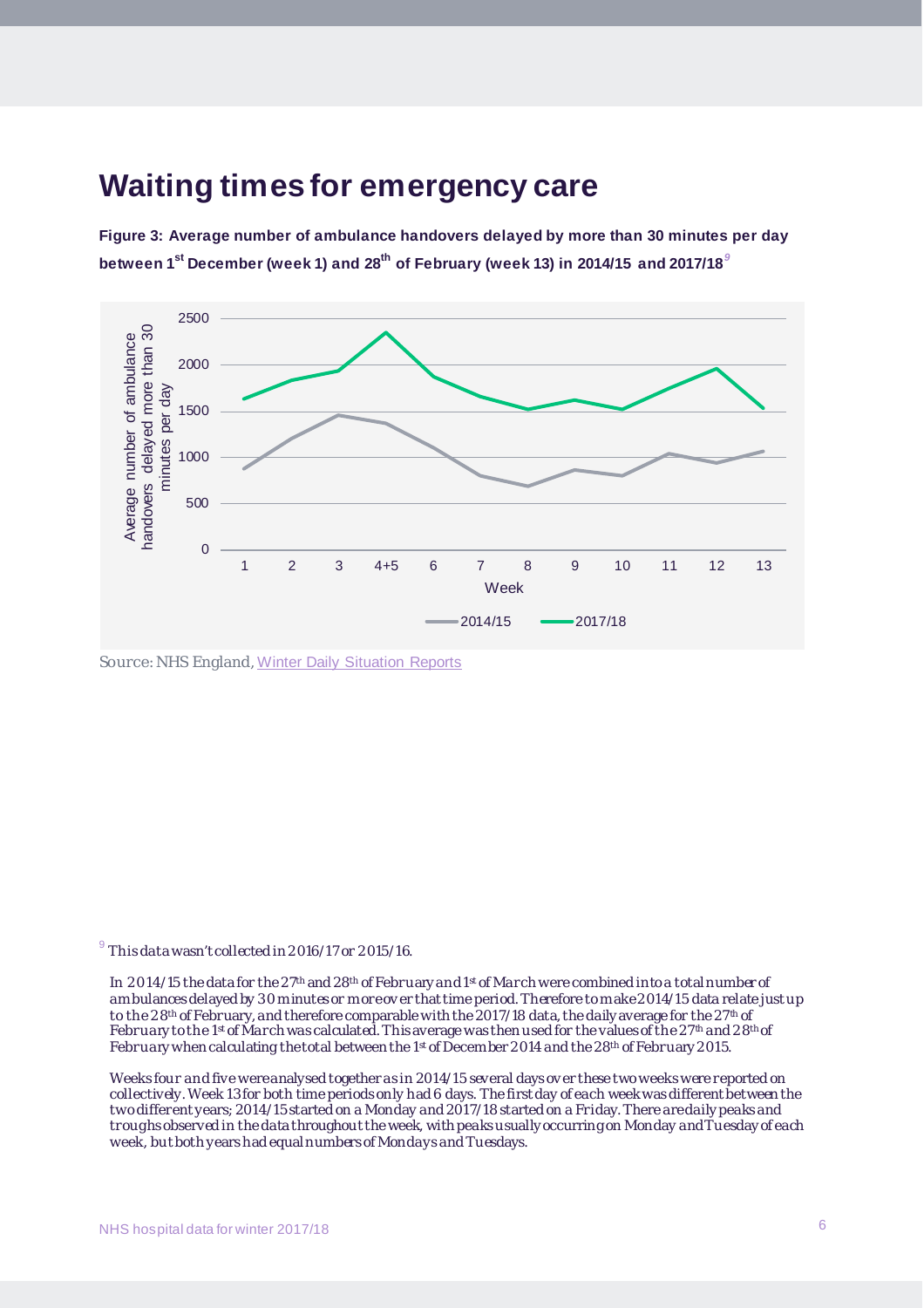

**Figure 4: Percentage of patients waiting less than four hours in A&E before being admitted, transferred or discharged during the winter months from 2013/14 to 2017/18**





Source: NHS Digital, [Accident & Emergency Quality Indicators](https://digital.nhs.uk/search?q=accident+and+emergency+quality+indicators&s=s)

Source: NHS England, [A&E Attendances and Emergency Admissions](https://www.england.nhs.uk/statistics/statistical-work-areas/ae-waiting-times-and-activity/)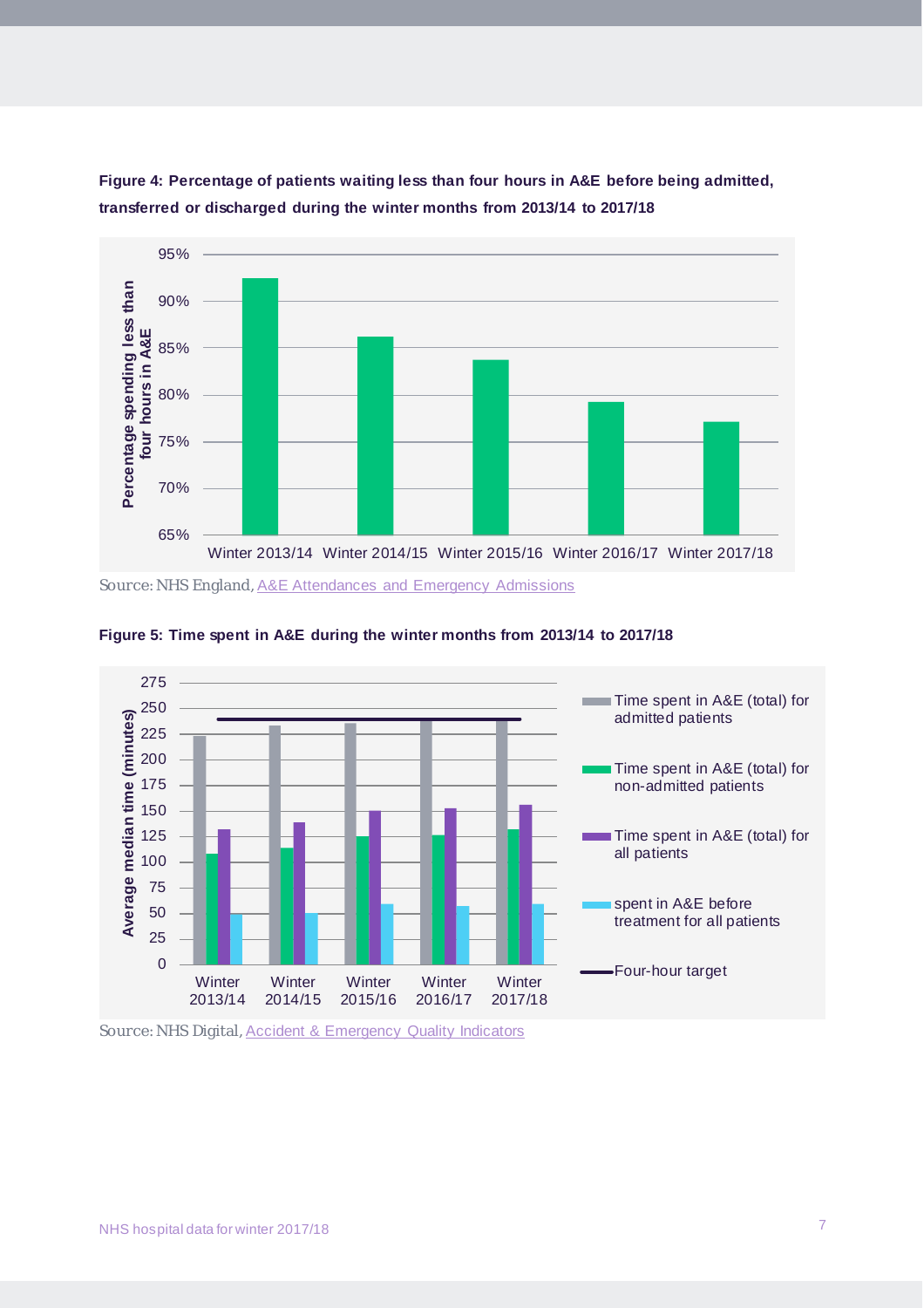

**Figure 6: The number of patients waiting more than four hours from a decision to admit to admission during the winter months from 2013/14 to 2017/18**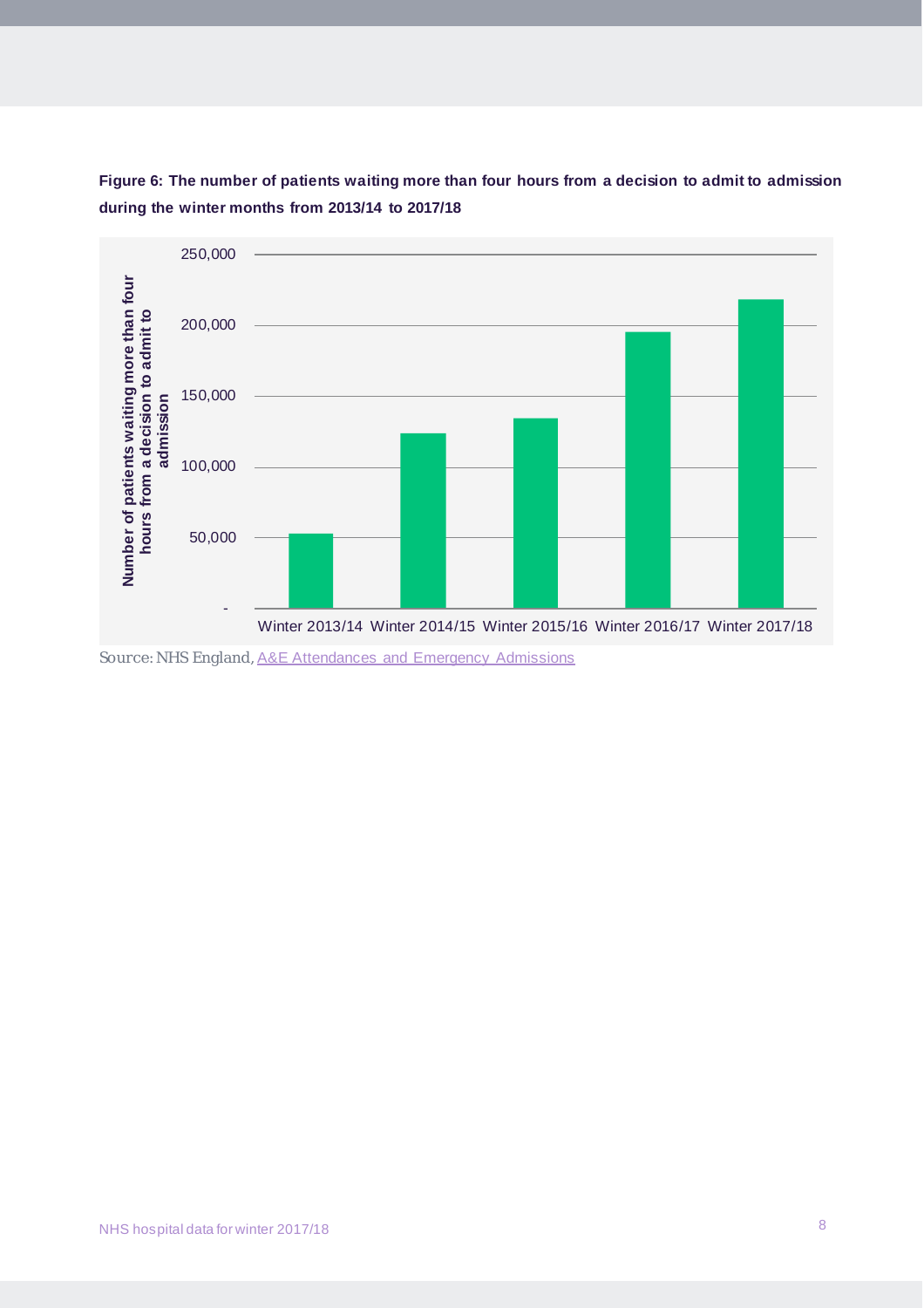## **The NHS's response to pressure**

## **Measures to increase the beds available**

**Table 6: Number of escalation beds opened during winter months from 2015/16 to 2017/18**

| <b>Time period</b>    | Daily average number of<br>escalation beds opened |
|-----------------------|---------------------------------------------------|
| <b>Winter 2015/16</b> | 3,479                                             |
| <b>Winter 2016/17</b> | 3,660                                             |
| <b>Winter 2017/18</b> | 3.908                                             |

Source: NHS England, [Winter Daily Situation Reports](https://www.england.nhs.uk/statistics/statistical-work-areas/winter-daily-sitreps/)





Source: NHS England, [Mixed-Sex Accommodation data](https://www.england.nhs.uk/statistics/statistical-work-areas/mixed-sex-accommodation/)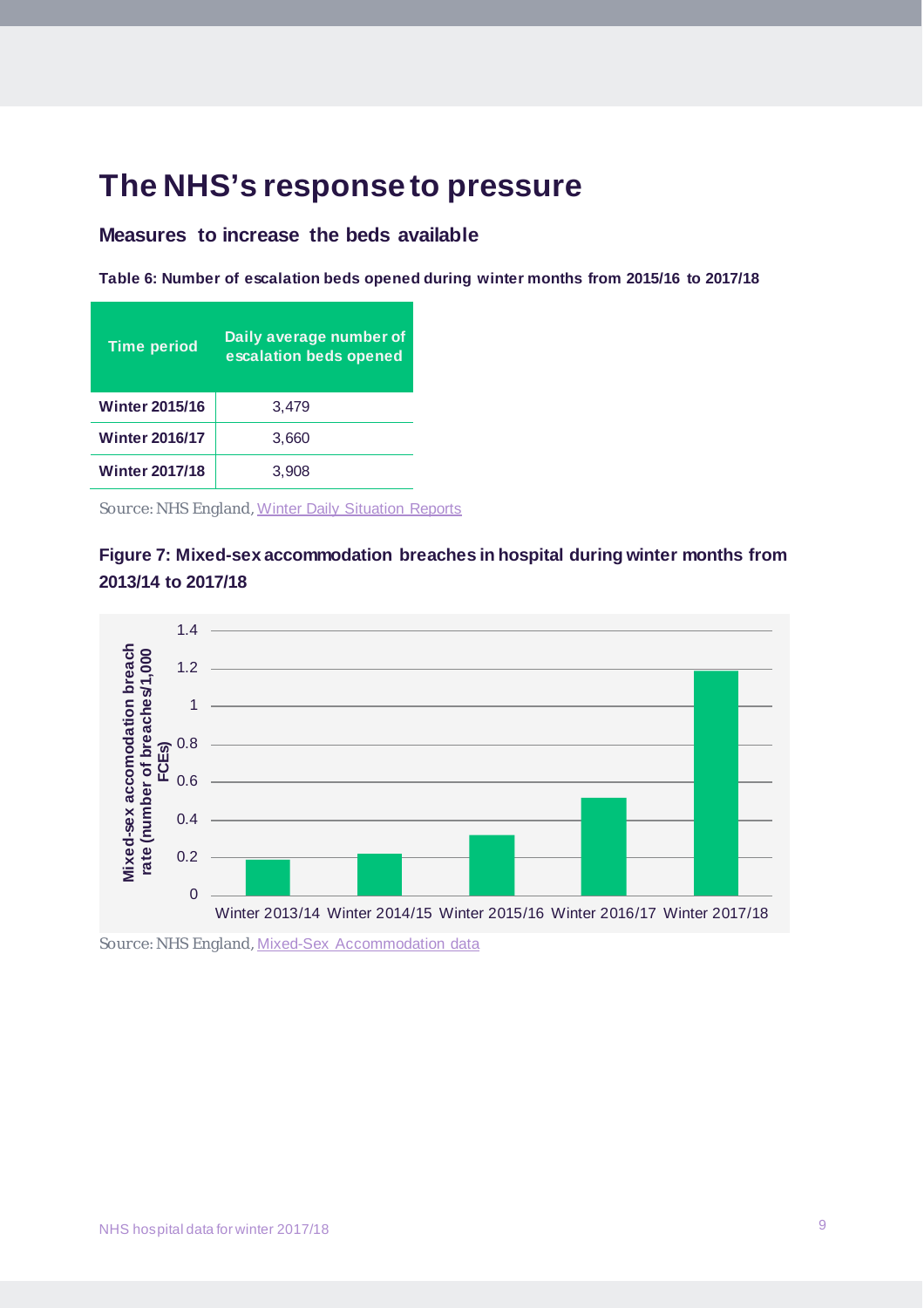## **Table 7: Delayed transfer of care**

| <b>Time period</b>    | <b>Total number</b><br>of delayed days | <b>Difference from</b><br>previous year | <b>Percentage change</b><br>from previous<br>year |
|-----------------------|----------------------------------------|-----------------------------------------|---------------------------------------------------|
| <b>Winter 2013/14</b> | 349,763                                | 7,215                                   | 2%                                                |
| <b>Winter 2014/15</b> | 423,770                                | 74,007                                  | 21%                                               |
| <b>Winter 2015/16</b> | 471,530                                | 47,760                                  | 11%                                               |
| <b>Winter 2016/17</b> | 579,446                                | 107,916                                 | <b>23%</b>                                        |
| <b>Winter 2017/18</b> | 437,507                                | $-141,939$                              | $-24%$                                            |

Source: NHS England, [Delayed Transfers of Care](https://www.england.nhs.uk/statistics/statistical-work-areas/delayed-transfers-of-care/)

## Measures to restrict activity

## **Table 8: Number of A&E diverts during winter months from 2015/16 to 2017/18**

| <b>Time period</b>    | <b>Number of A&amp;E diverts</b> |
|-----------------------|----------------------------------|
| <b>Winter 2015/16</b> | 265                              |
| <b>Winter 2016/17</b> | 493                              |
| <b>Winter 2017/18</b> | 329                              |

Source: NHS England, [Winter Daily Situation Reports](https://www.england.nhs.uk/statistics/statistical-work-areas/winter-daily-sitreps/)